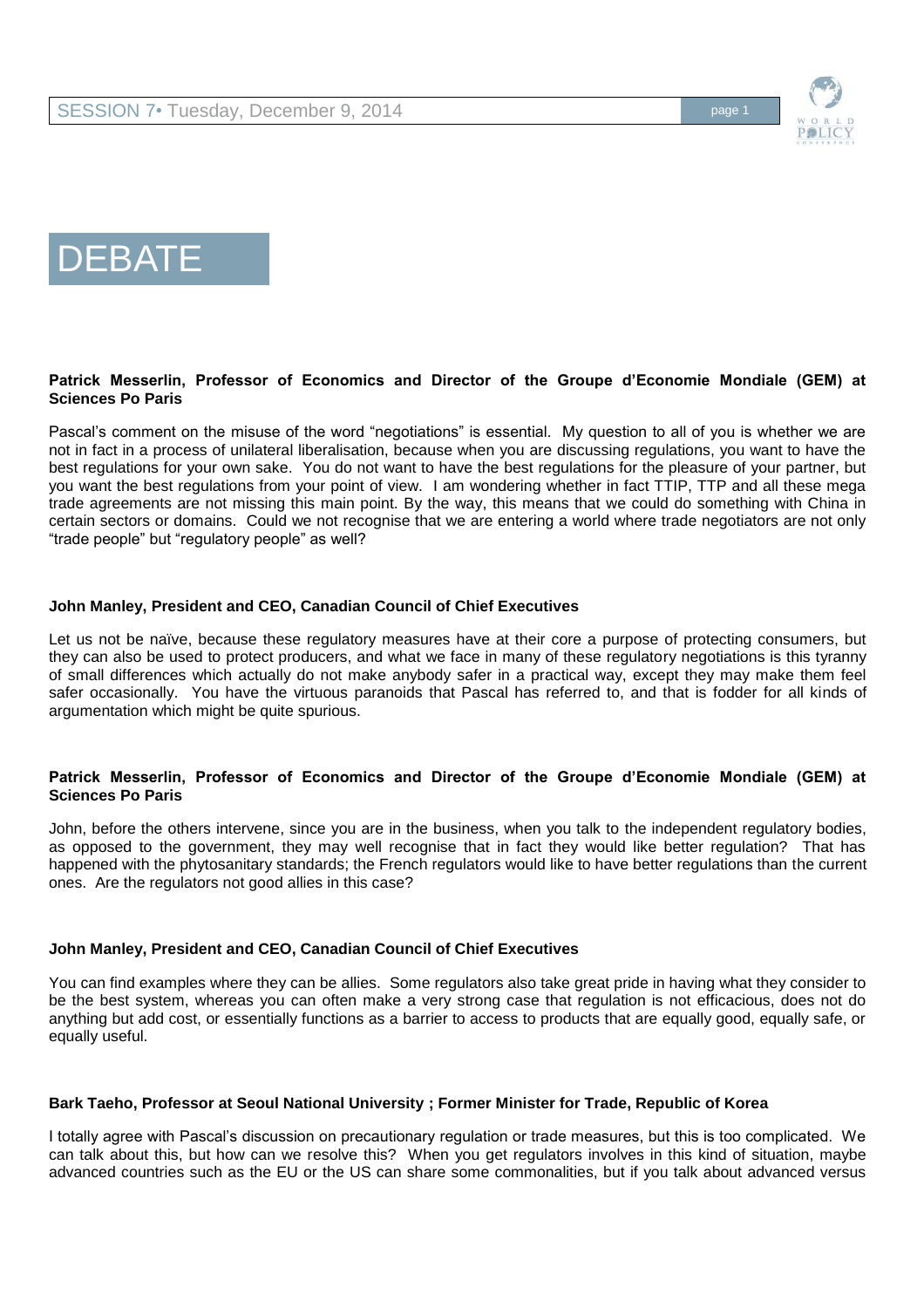

developing countries, regulators are more protectionist than trade negotiators. I know this is a good area to handle, but this is a very difficult reality we have to face.

### **Patrick Messerlin, Professor of Economics and Director of the Groupe d'Economie Mondiale (GEM) at Sciences Po Paris**

Do you put Korea among the developing countries?

#### **Bark Taeho, Professor at Seoul National University ; Former Minister for Trade, Republic of Korea**

I am saying that Korea will have similar problems. Take safety regulations on auto parts: even through FTAs, we have to open up all the parts and see whether these regulations apply or not, and it is very complicated. This is my first impression.

### **Alejandro Jara, Senior Counsel, King & Spalding ; Former Ambassador and Permanent Representative of Chile, WTO**

Let me take as an example the experience over 20 years of negotiations on services and investment, bilaterally or even under the WTO. The evidence of actual liberalisation taking place as a consequence of a trade negotiation is very small. Most of the liberalisation is unilateral, and what these agreements do, at least on a bilateral basis, is capture that bilateral liberalisation and do not allow any back-tracking or rollback. It even has the opposite effect, as a matter of fact: if you change an existing restriction, that becomes the new level of liberalisation. Therefore, you can say you are negotiating, but in practice it does not take place. It binds what you have just done, you keep it there, and if you move, you move only in one direction, more opening, and the virtue of these agreements, bilateral or WTO, is that they prevent any discrimination. However, even so, when you apply regulations in the fields of services and investment, it is almost impossible and makes no sense to apply them on a preferential basis, as Pascal has said.

#### **Pascal Lamy, Honorary President of Notre Europe; Former Director-General of the WTO**

John is perfectly right that there remains a grey zone between protection and precaution. If I, as a European, tried to export locomotives to Russia, it would not work, because the Russians have very strict specifications that only Russian producers know how to match; this is a confusion between precaution and protection. However, this issue is under the jurisdiction of the WTO. There is a sanitary and phytosanitary agreement; there is a technical barrier to trade agreement in the WTO that establish a balance between the principles of protection and precaution, so if there is an issue there, you have a system that can deal with it.

Regarding Taeho's point, what matters in this new world, where the issue is about regulatory convergence, is who the standard setter is, where the world standard for car safety equipment is established. There are a few areas in the international system today where there are multilateral standards; take the Codex Alimentarius used for food safety, which is a joint operation between the World Health Organisation and the Food and Agriculture Organisation. You have a multilateral standard in some areas of food safety, which is usually rather low - it is usually the lowest common denominator - and nobody is obliged to remain there, and can go above in a precautionary way.

Taking the example of car safety equipment for example, if Europeans and Americans agree on car crash test parameters, which is one of the purposes of the transatlantic negotiation, so-called, this will become the de facto world standard, and Korea, Japan and China will have to adjust to this standard, because both Europe and the US are big car producers, and both Europe and the US are big car importers. Taking the example of food safety, I have no doubt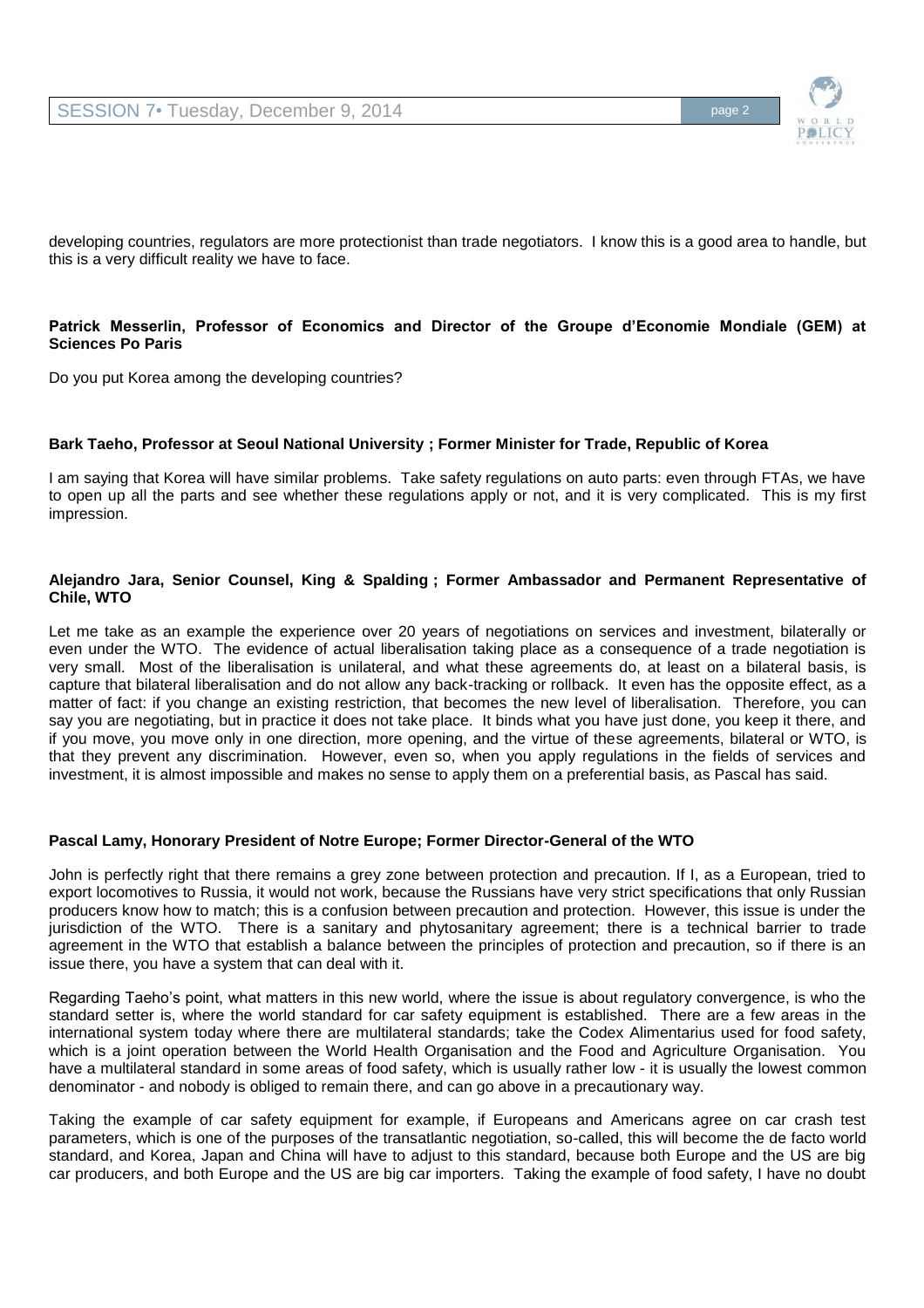

that China, for instance, will import Euro-US food safety standards, because they need this for political reasons in order to reassure their consumers, as they have had lots of problems with food safety over the last ten years. But I am not sure that China will accept a Euro-US standard on 7G mobile.

These examples are relatively simple issues, which are technical and rational issues having something to do with science, but if you look at the other end of the spectrum, a lot of these precautionary regulations have to with culture, not with reason but with passion, like GMOs or data privacy. The US and EU, to take these examples, have fundamentally different views as to whether GMOs are good or bad, and this is a value scale, or whether data privacy should be protected or not, and this is very difficult and probably, by the way, beyond reach for the moment.

Finally, on Alejandro's point, the principle of the WTO is that you cannot discriminate against foreign producers. Precaution works fine with this principle, as long you do not discriminate between your domestic producers and foreign producers on the grounds of precaution, which you should not do, because it is about precaution, not protection. Therefore, in many ways, the multilateral principles are much easier to implement, like the most favoured nation, which is not a problem in precautionary terms, because you treat everybody the same, so in principle it is easier. The problem, again, is that the machinery to get to regulatory convergence is different, not least because it will not be trade negotiators who will establish pesticide residue standards. These guys know nothing about pesticide residue standards, Ractopamine in pork, or crash tests for cars; this rests with regulators, so this also changes the political economy of the negotiation.

## **Shotaro Oshima, Chairman, Institute for International Economic Studies (IIES) and Visiting Professor, Graduate School of Public Policy, University of Tokyo**

Thank you so much for this wonderful and informative panel. I have a very simple question. There was a reference to regulation over data privacy. The new trading sphere is, not dominated, but influenced very much, by the Internet, cyberspace. Could each of you say a word about the future of trade politics in the area of cyber trade?

# **Benjamin Lancar, ENA**

My question regards the issue of the French cultural exception. I wanted to know whether you consider this as a sustainable exception or a short-term exception in the ocean of globalisation.

# **Pascal Lamy, Honorary President of Notre Europe; Former Director-General of the WTO**

Regarding the second question, I am happy that John is on this panel, because it is not a French issue, but a French and Canadian issue. Canadians in their trade agreements with the US, which as we know are wide-ranging and very deep, have preserved cultural diversity, and for a simple reason. I am not saying this because I am French, but because it is my own experience. The notion that the larger the market the better it is for the consumer does not always work, and probably not in culture, so there are good reasons to believe that trade opening is great for tyres or shirts or socks, but it may not work the same way for cultural goods and services.

Regarding data privacy, we could have lived during different centuries with different views on whether data privacy should be protected or not and how, and it has to do with the perception of individual freedom, the relationship to the rights of the state, etc., but that is over; with data mining and the huge commercial value of data files which are exchanged all over the place, there has to be some sort of common approach, and if you do not have that, some will believe that their data is being poached, and others will believe that this is just blunt protectionism. However, this is terribly difficult, because it is culture, it is even philosophy, it is ideology, and that gets to the fundamental question of how much convergence on value issues will you need in the future to keep opening trade and benefiting from the efficiencies of globalisation.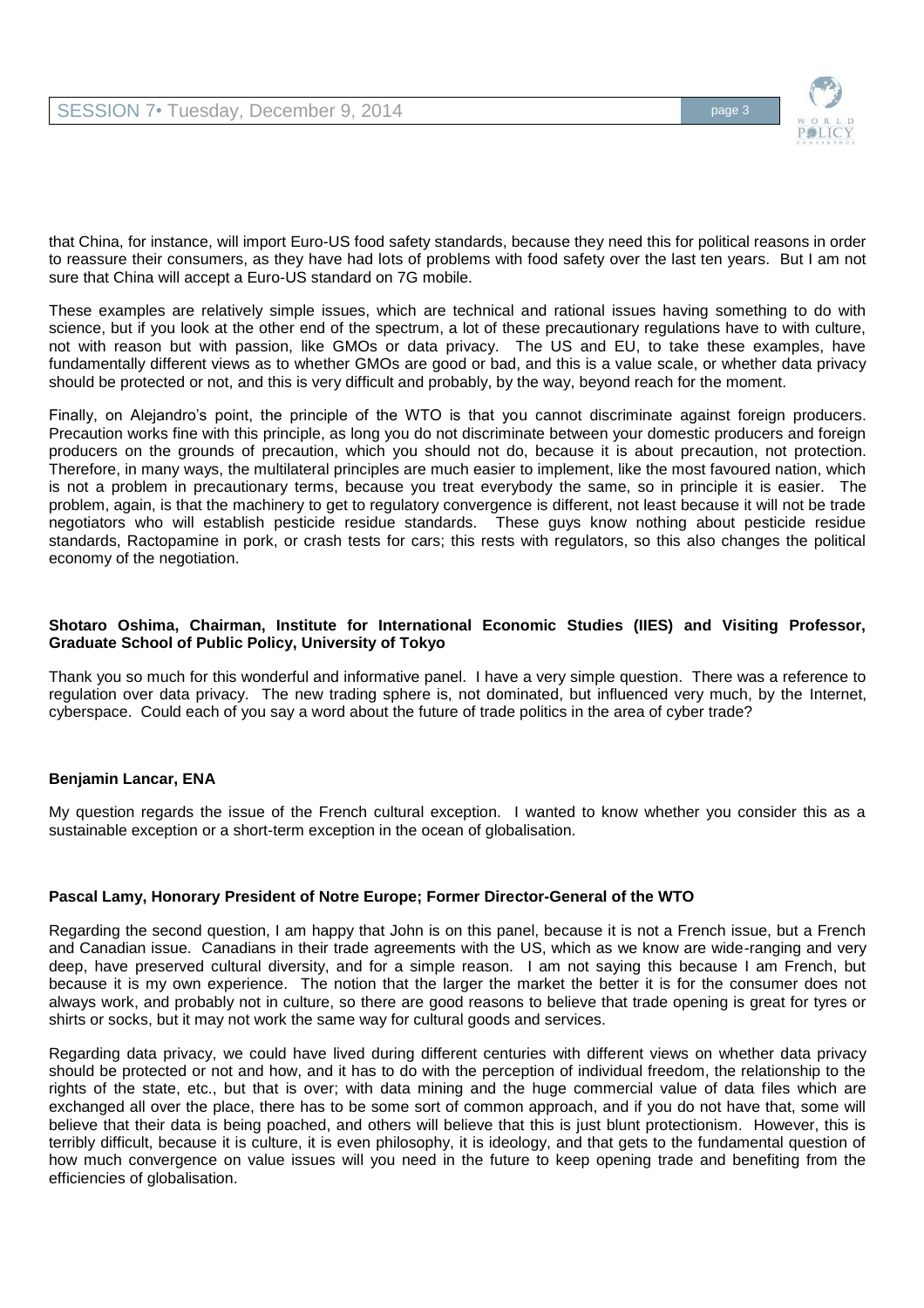

We have done the easy job, which is getting rid of measures which are ideologically flat, like tariffs, because bicycles are the same everywhere, cut flowers are the same everywhere, and scrap metal is the same everywhere. We are now entering a phase where, in order to keep benefiting from globalisation, i.e. larger markets and larger economies of scale, we have to look at issues which are much more sensitive. The politics of trade negotiations were complex in the past, and they are now going to be much more complex in the future, but the price of resolving these difficulties is also much higher now than it was before.

### **Bark Taeho, Professor at Seoul National University ; Former Minister for Trade, Republic of Korea**

Regarding the question on e-commerce or cyber-commerce, I am not an expert on this, but I already spoke about the inefficient distribution system for major items in Korea, and we are now allowing our consumers to buy directly from all kinds of global supermarkets and department stores. We designate a total amount – USD 300 or USD 500, I do not know exactly - and for that they can buy directly from abroad. Actually, this is putting a lot of pressure on our department stores and shops that sell luxury items. People are now travelling abroad and compare the prices, and they can come back home and buy directly from foreign shops. Therefore, I think this is making some contribution to benefiting consumers in addition to the FTAs we are putting in place.

# **John Manley, President and CEO, Canadian Council of Chief Executives**

Before I jump into the cultural discussion, one of the interesting things that has evolved in cyberspace is the difference in practices around protection of data which is stored, and this is particularly the case with some of the implications of the Patriot Act in the US, which gives government quite generous access to data storage; I think that may be what Pascal is alluding to in part. What is happening is that this is actually distorting how large data is managed, so that companies that provide software and other services, including data storage and data storage facilities, are increasingly having to undertake contractually that data for which they are responsible will not find its way through their storage facilities into a jurisdiction where governments have access to it. You could say it will increasingly become a tradedistorting reality, but it is rooted in some of those principles that we were talking about.

Regarding culture, I did not particularly want to jump into it, because my view does not necessarily reflect that of the Canadian Government, including that of which I was a member. What happened is that we devised systems that worked very well in a world in which the spectrum for delivery of broadcast, distribution of films, and so on, was limited. We now have a world in which the spectrum is unlimited, in which you have broadcasting or narrowcasting through the Internet, in which any movie anywhere can be available any time without restriction through Internet services. For example, some of the measures in the Canada-US FTA, which were continued in NAFTA, which gave some protection for Canadian cultural industries, were just ineffective. They are still there, but for a small country beside a large market, as Canada is beside the US, if we want our own cultural industries we will have to directly subsidise them, which is entirely permissible but which accounts for the lack of scale in a market that is one-tenth the size.

Good luck on TTIP, but it is something that will have to be looked at from an evolutionary point of view, because the truth is that we have a very dynamic and engaged cultural industry in Canada, and we have a broad appreciation of our stars, especially when they move across the border to the US. However, Canadian consumers buy US productions in much larger numbers, so if you want it, you will have to pay for it in a subsidy process in my view.

#### **Alejandro Jara, Senior Counsel, King & Spalding ; Former Ambassador and Permanent Representative of Chile, WTO**

Regarding the question on the French cultural exception, culture is like agriculture, and the word has the same root. There are very good reasons why agriculture and culture should be protected and promoted; the question is the instrument used to do that. For example, in many places where beneficiaries of cultural special treatment, they love